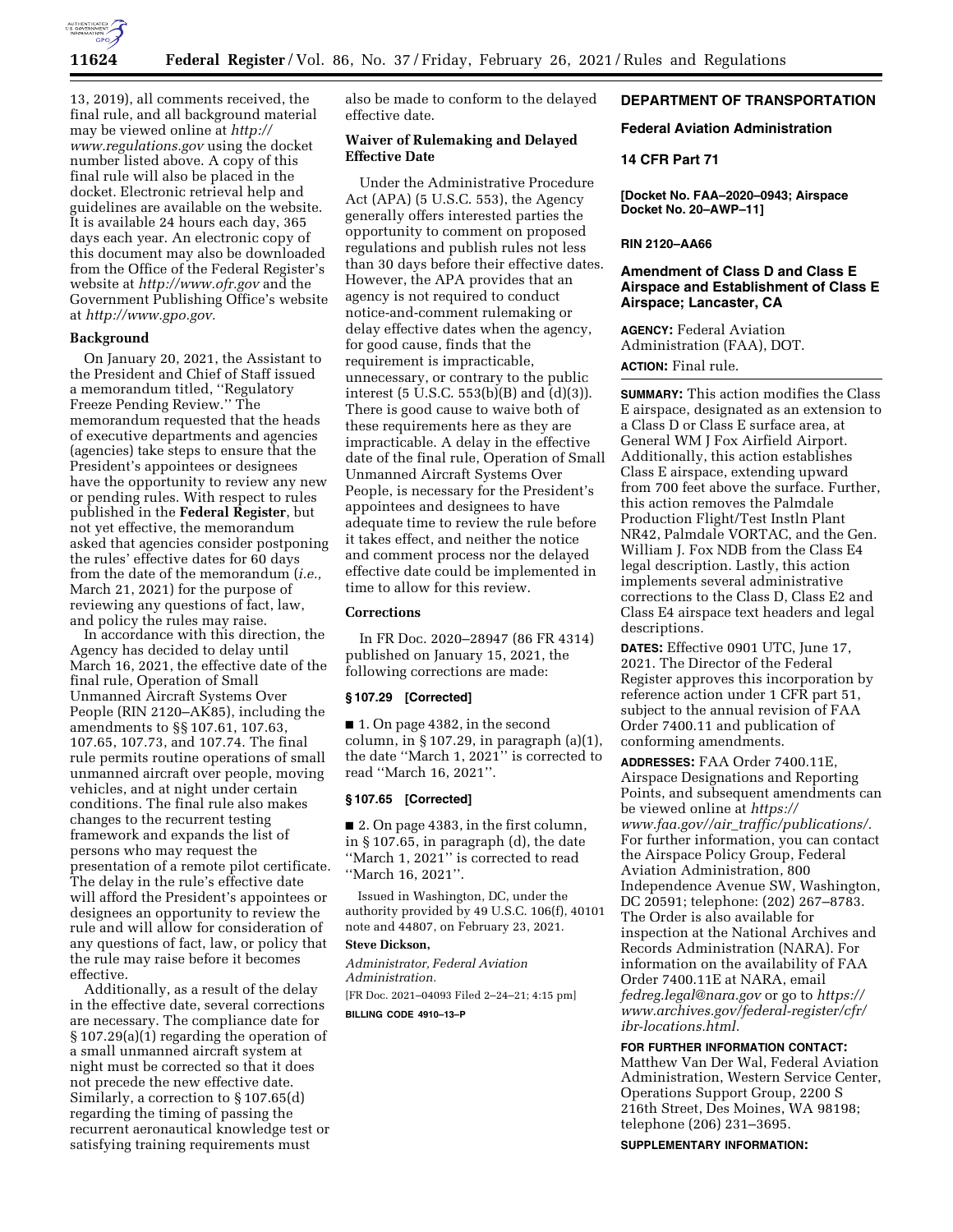# **Authority for This Rulemaking**

The FAA's authority to issue rules regarding aviation safety is found in Title 49 of the United States Code. Subtitle I, Section 106 describes the authority of the FAA Administrator. Subtitle VII, Aviation Programs, describes in more detail the scope of the agency's authority. This rulemaking is promulgated under the authority described in Subtitle VII, Part A, Subpart I, Section 40103. Under that section, the FAA is charged with prescribing regulations to assign the use of airspace necessary to ensure the safety of aircraft and the efficient use of airspace. This regulation is within the scope of that authority as it modifies Class D and Class E airspace and establishes Class E airspace at General WM J Fox Airfield Airport, Lancaster, CA, to ensure the safety and management of Instrument Flight Rules (IFR) operations at the airport.

#### **History**

The FAA published a notice of proposed rulemaking in the **Federal Register** (85 FR 72613, November 13, 2020) for Docket No. FAA–2020–0943 to modify Class D and Class E airspace, and establish Class E airspace at General WM J Fox Airfield Airport, Lancaster, CA. Interested parties were invited to participate in this rulemaking effort by submitting written comments on the proposal to the FAA. No comments were received.

Class D, E2, E4, and E5 airspace designations are published in paragraphs 5000, 6002, 6004, and 6005, respectively, of FAA Order 7400.11E, dated July 21, 2020, and effective September 15, 2020, which is incorporated by reference in 14 CFR 71.1. The Class D and Class E airspace designation listed in this document will be published subsequently in the Order.

### **Availability and Summary of Documents for Incorporation by Reference**

This document amends FAA Order 7400.11E, Airspace Designations and Reporting Points, dated July 21, 2020, and effective September 15, 2020. FAA Order 7400.11E is publicly available as listed in the **ADDRESSES** section of this document. FAA Order 7400.11E lists Class A, B, C, D, and E airspace areas, air traffic service routes, and reporting points.

# **The Rule**

This amendment to 14 CFR part 71 modifies the Class E airspace, designated as an extension to a Class D or Class E surface area, at General WM J Fox Airfield Airport, Lancaster, CA, to

properly contain IFR aircraft descending below 1,000 feet above the surface. This airspace area is described as follows: That airspace extending upward from the surface within 1 mile each side of the 252° bearing from the airport, extending from the 4-mile radius to 8.2 miles west of General WM J Fox Airfield Airport.

Also, this action establishes Class E airspace extending upward from 700 feet above the surface for the airport. This airspace is designed to contain IFR departures to 1,200 feet above the surface, and IFR arrivals descending below 1,500 feet above the surface. The airspace area is described as follows: That airspace extending upward from 700 feet above the surface within a 4 mile radius of the airport, and within 2 miles each side of the 091° bearing from the airport, extending from the 4-mile radius to 9.4 miles east of the airport, and within 2 miles each side of the 252° bearing from the airport, extending from the 4-mile radius to 16.3 miles west of the airport, and within 3.8 miles each side of the 311° bearing from the airport, extending from the 4-mile radius to 9.6 miles northwest of General WM J Fox Airfield Airport.

Additionally, this action removes the Palmdale Production Flight/Test Instln Plant NR42, the Palmdale VORTAC, and the Gen. William J. Fox NDB from the Class E4 legal description. The airport and the navigational aids are not needed to define the airspace. Removal of the airport and navigational aids allows the airspace to be defined from a single reference point which simplifies how the airspace is described.

Lastly, this action implements several administrative corrections to the airspaces' text headers and legal descriptions. The geographic coordinates in the Class D legal description are updated to lat. 34°44′28″ N, long. 118°13′07″ W. This action removes the city name from the second line of the Class D, Class E2, and Class E4 text headers. This action updates the airport name from ''Gen. William J. Fox Airfield'' to ''General WM J Fox Airfield Airport'' in the second line of the Class D, Class E2, and Class E4 text headers. The last sentence in the Class D and Class E2 legal descriptions is updated to replace the term ''Airport/Facilities Directory.'' with the term ''Chart Supplement.''

FAA Order 7400.11, Airspace Designations and Reporting Points, is published yearly and effective on September 15.

# **Regulatory Notices and Analyses**

The FAA has determined that this regulation only involves an established body of technical regulations for which frequent and routine amendments are necessary to keep them operationally current, is non-controversial and unlikely to result in adverse or negative comments. It, therefore: (1) Is not a ''significant regulatory action'' under Executive Order 12866; (2) is not a ''significant rule'' under DOT Regulatory Policies and Procedures (44 FR 11034; February 26, 1979); and (3) does not warrant preparation of a regulatory evaluation as the anticipated impact is so minimal. Since this is a routine matter that will only affect air traffic procedures and air navigation, it is certified that this rule, when promulgated, would not have a significant economic impact on a substantial number of small entities under the criteria of the Regulatory Flexibility Act.

## **Environmental Review**

The FAA has determined that this action qualifies for categorical exclusion under the National Environmental Policy Act in accordance with FAA Order 1050.1F, ''Environmental Impacts: Policies and Procedures,'' paragraph 5–6.5a. This airspace action is not expected to cause any potentially significant environmental impacts, and no extraordinary circumstances exist that warrant preparation of an environmental assessment.

# **List of Subjects in 14 CFR Part 71**

Airspace, Incorporation by reference, Navigation (air).

#### **Adoption of the Amendment**

In consideration of the foregoing, the Federal Aviation Administration amends 14 CFR part 71 as follows:

# **PART 71—DESIGNATION OF CLASS A, B, C, D, AND E AIRSPACE AREAS; AIR TRAFFIC SERVICE ROUTES; AND REPORTING POINTS**

■ 1. The authority citation for 14 CFR part 71 continues to read as follows:

**Authority:** 49 U.S.C. 106(f), 106(g), 40103, 40113, 40120; E.O. 10854, 24 FR 9565, 3 CFR, 1959–1963 Comp., p. 389.

### **§ 71.1 [Amended]**

■ 2. The incorporation by reference in 14 CFR 71.1 of FAA Order 7400.11E, Airspace Designations and Reporting Points, dated July 21, 2020, and effective September 15, 2020, is amended as follows:

*Paragraph 5000 Class D Airspace.*  \* \* \* \* \*

**AWP CA D Lancaster, CA [Amended]**  General WM J Fox Airfield Airport, CA